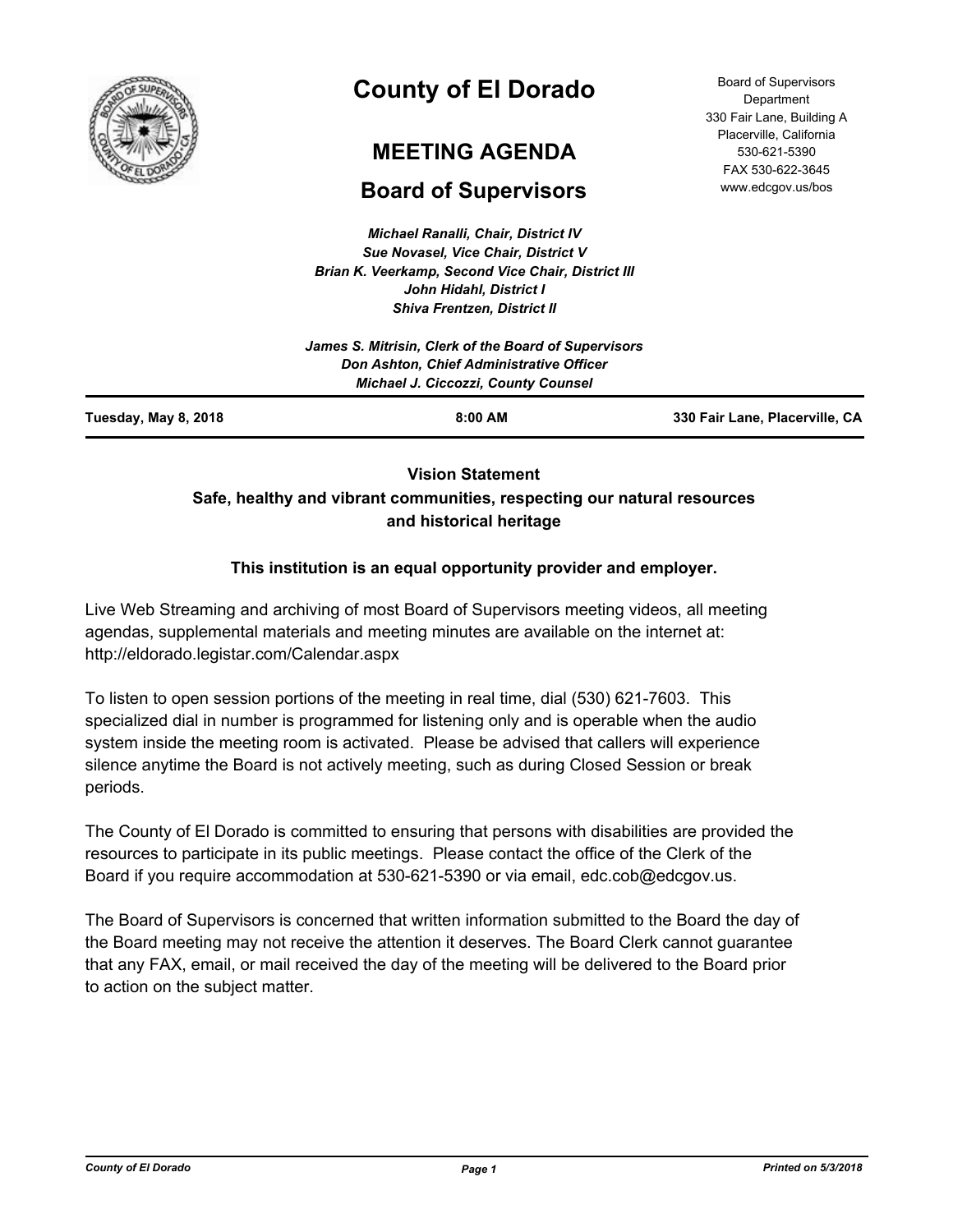The Board meets simultaneously as the Board of Supervisors and the Board of Directors of the Air Quality Management District, In-Home Supportive Services, Public Housing Authority, Redevelopment Agency and other Special Districts.

For Purposes of the Brown Act § 54954.2 (a), the numbered items on this Agenda give a brief description of each item of business to be transacted or discussed. Recommendations of the staff, as shown, do not prevent the Board from taking other action.

Materials related to an item on this Agenda submitted to the Board of Supervisors after distribution of the agenda packet are available for inspection during normal business hours in the public viewing packet located in Building A, 330 Fair Lane, Placerville or in the Board Clerk's Office located at the same address. Such documents are also available on the Board of Supervisors' Meeting Agenda webpage subject to staff's ability to post the documents before the meeting.

## **PROTOCOLS FOR PUBLIC COMMENT**

Public comment will be received at designated periods as called by the Board Chair.

Public comment on items scheduled for Closed Session will be received before the Board recesses to Closed Session.

Except with the consent of the Board, individuals shall be allowed to speak to an item only once.

On December 5, 2017 the Board adopted the following protocol relative to public comment periods:

Time for public input will be provided at every Board of Supervisors meeting. Individuals will have three minutes to address the Board. Individuals authorized by organizations will have three minutes to present organizational positions and perspectives and may request additional time, up to five minutes. At the discretion of the Board, time to speak by any individual may be extended.

A total of 20 minutes will be allocated for public comment during Open Forum and for each agenda item to be discussed. Public comment on certain agenda items designated and approved by the Board may be treated differently with specific time limits per speaker or a limit on the total amount of time designated for public comment. It is the intent of the Board that quasi-judicial matters have additional flexibility depending upon the nature of the issue.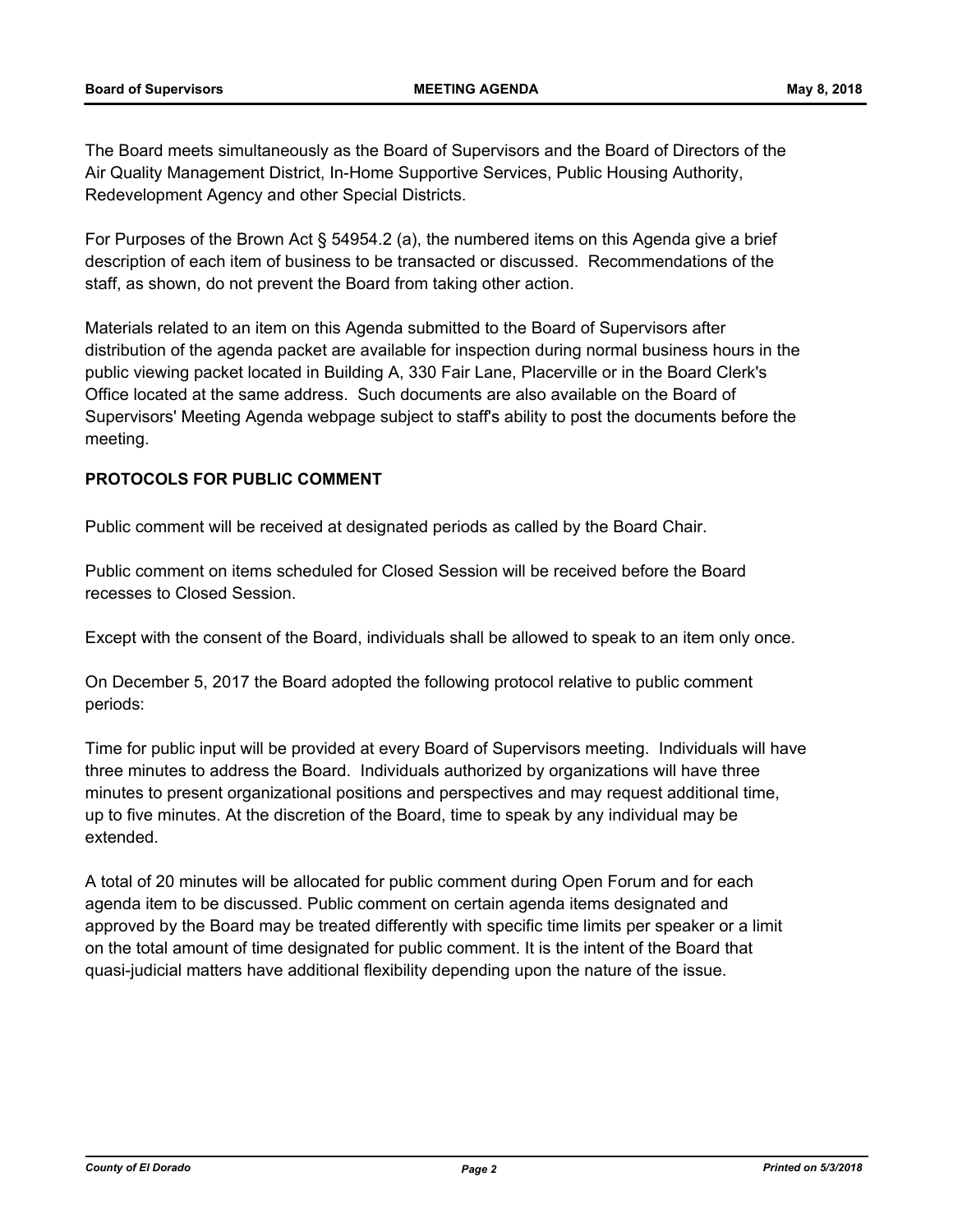Individual Board members may ask clarifying questions but will not engage in substantive dialogue with persons providing input to the Board.

If a person providing input to the Board creates a disruption by refusing to follow Board guidelines, the Chair of the Board may take the following actions.

Step 1. Request the person adhere to Board guidelines. If the person refuses, the Chair may ask the Clerk to turn off the speaker's microphone.

Step 2. If the disruption continues, the Chair may order a recess of the Board meeting.

Step 3. If the disruption continues, the Chair may order the removal of the person from the Board meeting.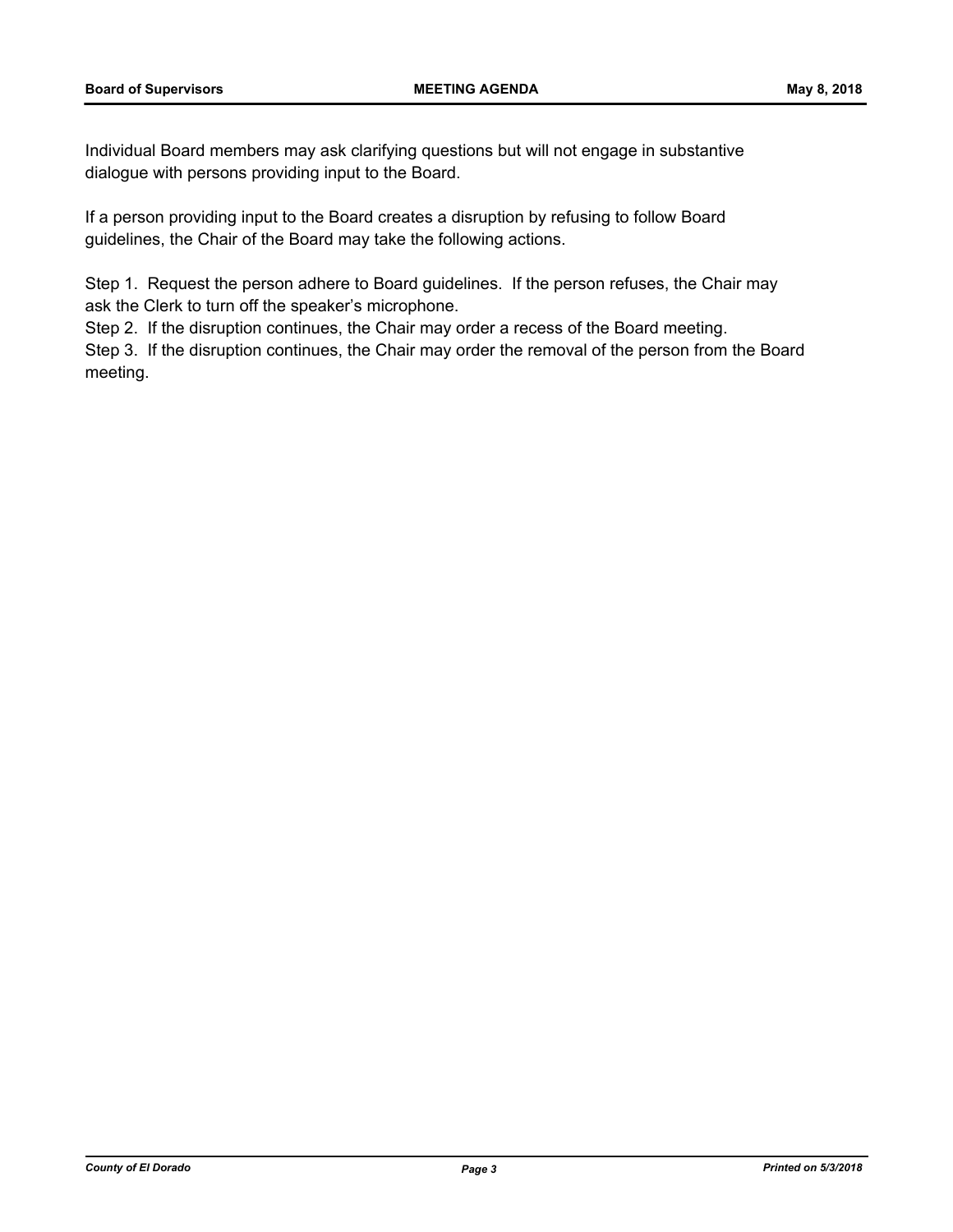## **8:00 A.M. - CALL TO ORDER AND RECESS TO CLOSED SESSION**

#### **9:00 A.M. RECONVENE TO OPEN SESSION AND CLOSED SESSION REPORTS**

#### **INVOCATION AND PLEDGE OF ALLEGIANCE TO THE FLAG**

#### **ADOPTION OF THE AGENDA AND APPROVAL OF CONSENT CALENDAR**

The Board may make any necessary additions, deletions or corrections to the agenda including moving items to or from the Consent Calendar and adopt the agenda and the Consent Calendar with one single vote. A Board member may request an item be removed from the Consent Calendar for discussion and separate Board action. At the appropriate time as called by the Board Chair, members of the public may make a comment on matters on the Consent Calendar prior to Board action.

#### **OPEN FORUM**

Open Forum is an opportunity for members of the public to address the Board of Supervisors on subject matter that is not on their meeting agenda and within their jurisdiction. Public comments during Open Forum are limited to three minutes per person. Individuals authorized by organizations will have three minutes to present organizational positions and perspectives and may request additional time, up to five minutes. The total amount of time reserved for Open Forum is 20 Minutes.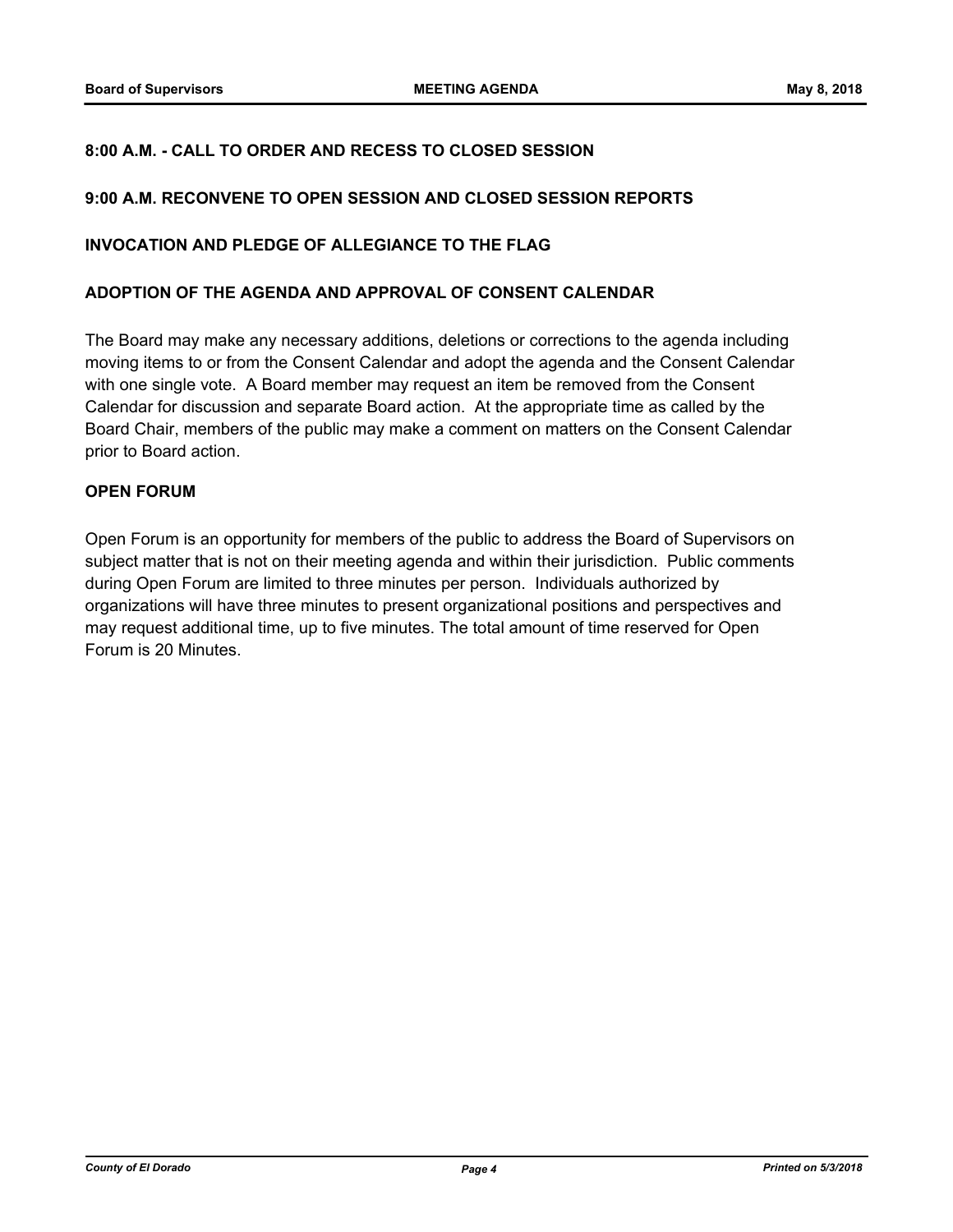#### **CONSENT CALENDAR**

**1.** [18-0680](http://eldorado.legistar.com/gateway.aspx?m=l&id=/matter.aspx?key=24025) Clerk of the Board recommending the Board approve the Minutes from the special meeting of the Board of Supervisors on April 20, 2018 and the regular meeting on April 24, 2018.

#### **GENERAL GOVERNMENT - CONSENT ITEMS**

- **2.** [18-0706](http://eldorado.legistar.com/gateway.aspx?m=l&id=/matter.aspx?key=24050) Auditor-Controller and the Chief Administrative Officer are recommending the Board authorize the continuation and utilization of the perpetual agreement between Hinderliter, deLlamas & Associates and El Dorado County.
- **3.** [18-0708](http://eldorado.legistar.com/gateway.aspx?m=l&id=/matter.aspx?key=24052) Chief Administrative Office recommending the Board order the Auditor-Controller to disburse \$27,653.06 from the Georgetown Fire Protection District ("District") Fire Impact Mitigation Fee account to the District, or to a District account as designated by the District, to fund a portion of the District's purchase of land for the construction of a new headquarters facility.

**FUNDING:** Georegetown Fire Protection District Development Impact Mitigation Fees.

**4.** [18-0709](http://eldorado.legistar.com/gateway.aspx?m=l&id=/matter.aspx?key=24053) Chief Administrative Office recommending the Board order the Auditor-Controller to disburse \$60,271.73 from the El Dorado Hills Community Services District ("District") Development Impact Mitigation Fee account to the District, or to a District account as designated by the District, to reimburse the District for improvements that have expanded recreation opportunities within the District and associated administrative costs.

> **FUNDING:** El Dorado Hills Community Services District Development Impact Mitigation Fees.

**5.** [18-0707](http://eldorado.legistar.com/gateway.aspx?m=l&id=/matter.aspx?key=24051) Chief Administrative Office, Facilities Division, recommending the Board: 1) Find that the real property located at 515 Main Street (APN 002-151-02-100) and 525 Main Street (APN 002-151-03-100) is not required for public use, and 2) Declare the property as surplus and direct staff to begin the process of sale or disposition of the property.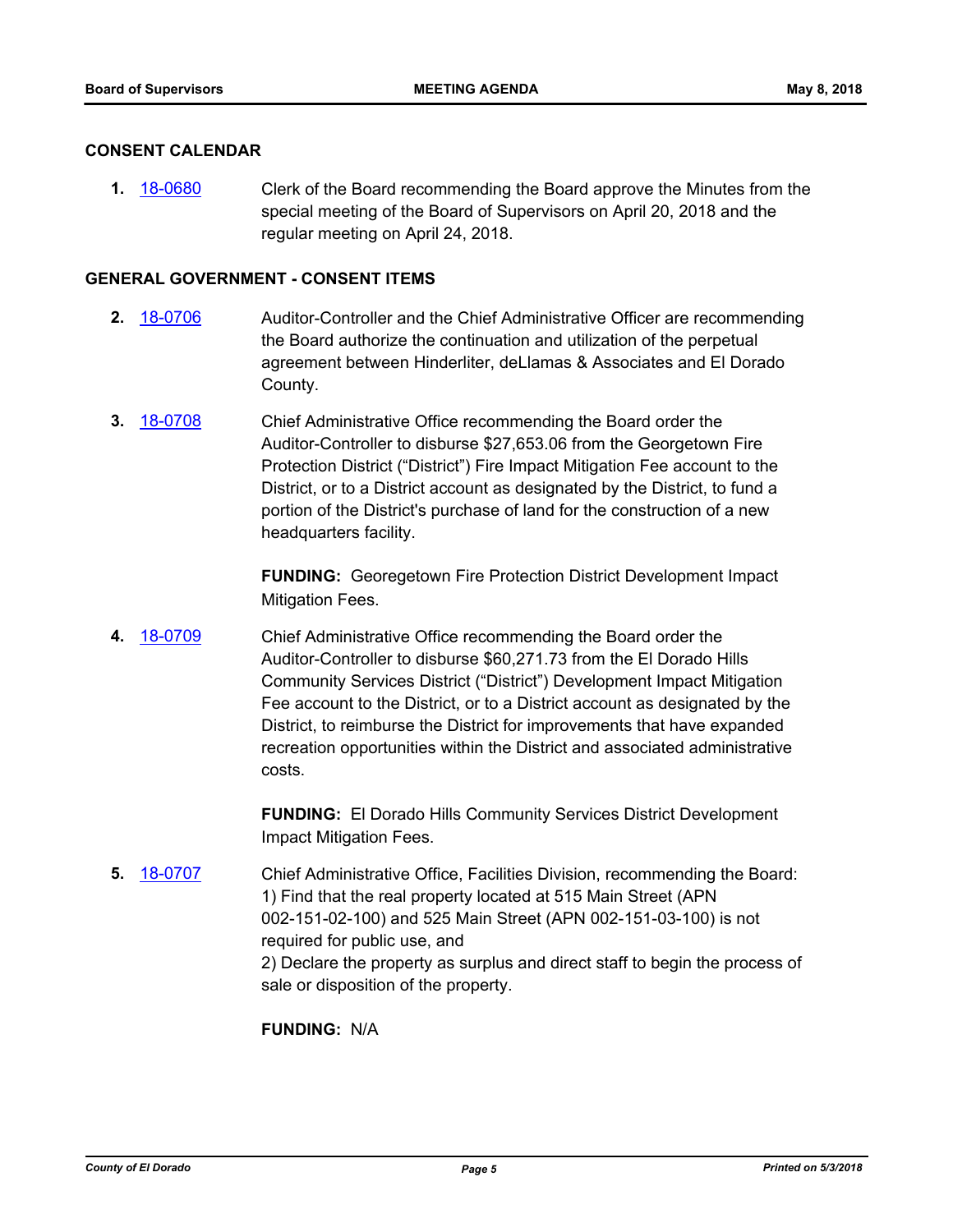**6.** [18-0509](http://eldorado.legistar.com/gateway.aspx?m=l&id=/matter.aspx?key=23854) Chief Administrative Office, Facilities Division, recommending the Board authorize the Purchasing Agent to sign Amendment I to Agreement for Services 162-S1710 with Youngdahl Consulting Group, Inc., to increase compensation by \$250,000 for an amended not to exceed of \$315,000 to provide on-call geotechnical analysis services.

> **FUNDING:** Public Safety Facility Project Budget (General Fund); Various as-needed.

**7.** [18-0618](http://eldorado.legistar.com/gateway.aspx?m=l&id=/matter.aspx?key=23963) Chief Administrative Office, Procurement and Contracts Division, presenting a list of County surplus property and recommending the Board so declare and authorize disposal of same in accordance with the procedures outlined in the County's Purchasing Ordinance, Chapter 3.12 and Section 3.12.220 thereof.

# **FUNDING:** Various.

- **8.** [18-0683](http://eldorado.legistar.com/gateway.aspx?m=l&id=/matter.aspx?key=24028) Clerk of the Board recommending the Board adopt and authorize the Chair to sign Resolution **086-2018** to make the following modifications to the Board of Supervisors 2018 regular meeting calendar; 1) Cancel the regular meeting of November 6, 2018 due to the county-wide election occurring this date and in recognition of Department Heads and Unrepresented Management employees providing support to said election; and 2) Establish a regular meeting for Tuesday, November 20, 2018.
- **9.** [18-0453](http://eldorado.legistar.com/gateway.aspx?m=l&id=/matter.aspx?key=23798) Human Resources Department recommending the Board approve the following:

1) Revised department-specific class specifications for the Public Defender's Office: Investigator (Public Defender), Public Defender, and Sr. Investigator (Public Defender).

2) Newly-created class specifications for the Public Defender's Office: Supervising Deputy Public Defender and Supervising Investigator (Public Defender).

3) Adopt and authorize the Chair to sign Resolution **080-2018** to approve the Job Class Numbers (JCN), salary ranges, and bargaining units for the following new classifications: Supervising Deputy Public Defender and Supervising Investigator (Public Defender).

#### **FUNDING:** N/A

**10.** [18-0701](http://eldorado.legistar.com/gateway.aspx?m=l&id=/matter.aspx?key=24045) Human Resources Department and Probation Department recommending the Board approve the revised minimum qualification pattern to the existing Sr. Deputy Probation Officer - Institutions classification specification.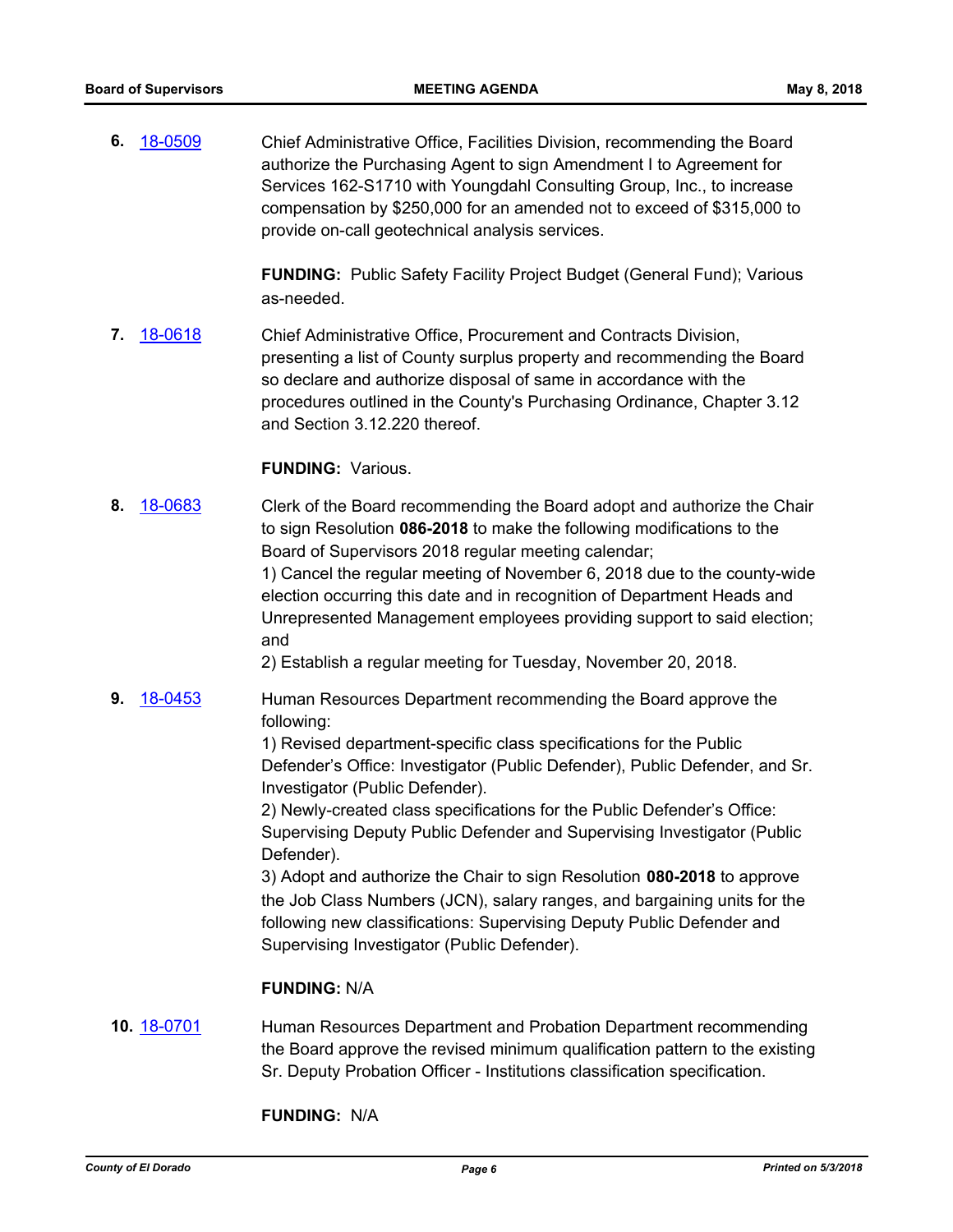**11.** [18-0286](http://eldorado.legistar.com/gateway.aspx?m=l&id=/matter.aspx?key=23629) Treasurer-Tax Collector recommending the Board approve a revised version of the El Dorado County Investment Policy with one minor addition.

#### **FUNDING:** N/A

**12.** [18-0285](http://eldorado.legistar.com/gateway.aspx?m=l&id=/matter.aspx?key=23628) Treasurer-Tax Collector recommending the Board renew delegation of fiduciary authority to to the Treasurer-Tax Collector to invest and re-invest County funds, pursuant to Section 3.38.040 of the County Code and Section 53607 of the California Government Code.

- **13.** [18-0593](http://eldorado.legistar.com/gateway.aspx?m=l&id=/matter.aspx?key=23938) Supervisor Novasel recommending the Board approve and authorize the Chair to sign Resolution **078-2018** acknowledging road restrictions during the 2018 Lake Tahoe Triathlon that will utilize state and county roadways on Saturday, August 25th and Sunday, August 26th, 2018.
- **14.** [18-0741](http://eldorado.legistar.com/gateway.aspx?m=l&id=/matter.aspx?key=24088) Supervisor Novasel recommending the Board approve and authorize the Chair to sign a Proclamation recognizing the 40th Anniversary of Lake Tahoe Wildlife Care, Inc.
- **15.** [16-0305](http://eldorado.legistar.com/gateway.aspx?m=l&id=/matter.aspx?key=20961) Supervisor Ranalli recommending the Board find that a state of emergency continues to exist in El Dorado County as a result of unprecedented tree mortality due to drought conditions and related bark beetle infestations. (Cont. 4/24/18, Item 10)
- **16.** [18-0726](http://eldorado.legistar.com/gateway.aspx?m=l&id=/matter.aspx?key=24073) Supervisor Ranalli recommending Board approve and authorize Chair to sign a Proclamation recognizing May 6-12, 2018, as Safety Seat Checkup Week.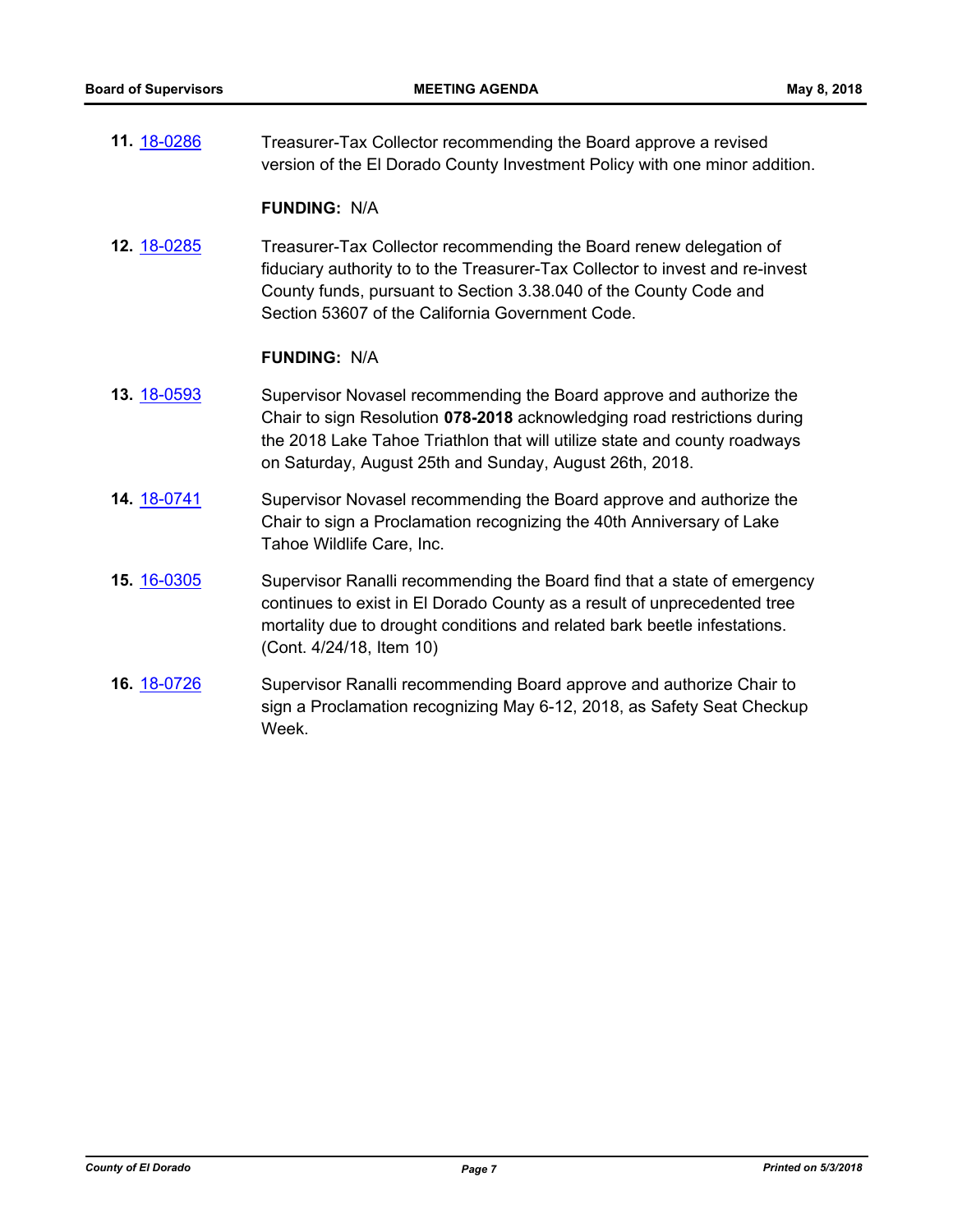#### **HEALTH AND HUMAN SERVICES - CONSENT ITEMS**

**17.** [17-1269](http://eldorado.legistar.com/gateway.aspx?m=l&id=/matter.aspx?key=23213) Health and Human Services Agency recommending the Board: 1) Approve and authorize the Chair to sign Amendment 1 to Agreement for Services 498 (259-S1710) with Laura Arevalo, M.F.T., for the provision of therapeutic counseling and related services, for the term November 22, 2016 through October 31, 2019, increasing the maximum obligation by \$42,804, effective upon execution of Amendment 1 to that Agreement, for a new total of \$105,000; and

2) Authorize the Purchasing Agent, or designee, to execute further documents relating to Agreement for Services 498 (259-S1710), including amendments which do not increase the maximum dollar amount or term of the Agreement, and contingent upon approval by County Counsel and Risk Management.

**FUNDING**: Federal and State Funding.

**18.** [18-0554](http://eldorado.legistar.com/gateway.aspx?m=l&id=/matter.aspx?key=23899) Health and Human Services Agency (HHSA), recommending the Board: 1) Approve the continuation of eighteen (18) perpetual agreements as detailed in Attachment A;

> 2) Authorize the Purchasing Agent, or designee, to post contract change orders allocating funding for each perpetual agreement for an additional year, in order to process associated payments for Fiscal Year 2018 - 2019;

> 3) Find that, in accordance with County Ordinance Section 3.13.030, it is more economical and feasible to engage independent contractors for the various services provided via these perpetual agreements as noted in Attachment A;

4) Delegate authority to the HHSA Director to execute amendments, if any, to the perpetual agreements detailed in Attachment A as needed, including amendments that do not increase the maximum dollar amount or change the term of the Agreement, and contingent upon approval by County Counsel and Risk Management, and notify the Board of such amendments on an annual basis;

5) Receive and file the list of terminated perpetual agreements detailed in Attachment B; and

6) Authorize the HHSA Director to terminate other perpetual agreements as appropriate, including but not limited to those listed in Attachment C, and notify the Board of such terminations on an annual basis.

**FUNDING:** Federal and State funds, or grants with the County share of cost or required match, if any, met with realignment or other Non-General Fund resources.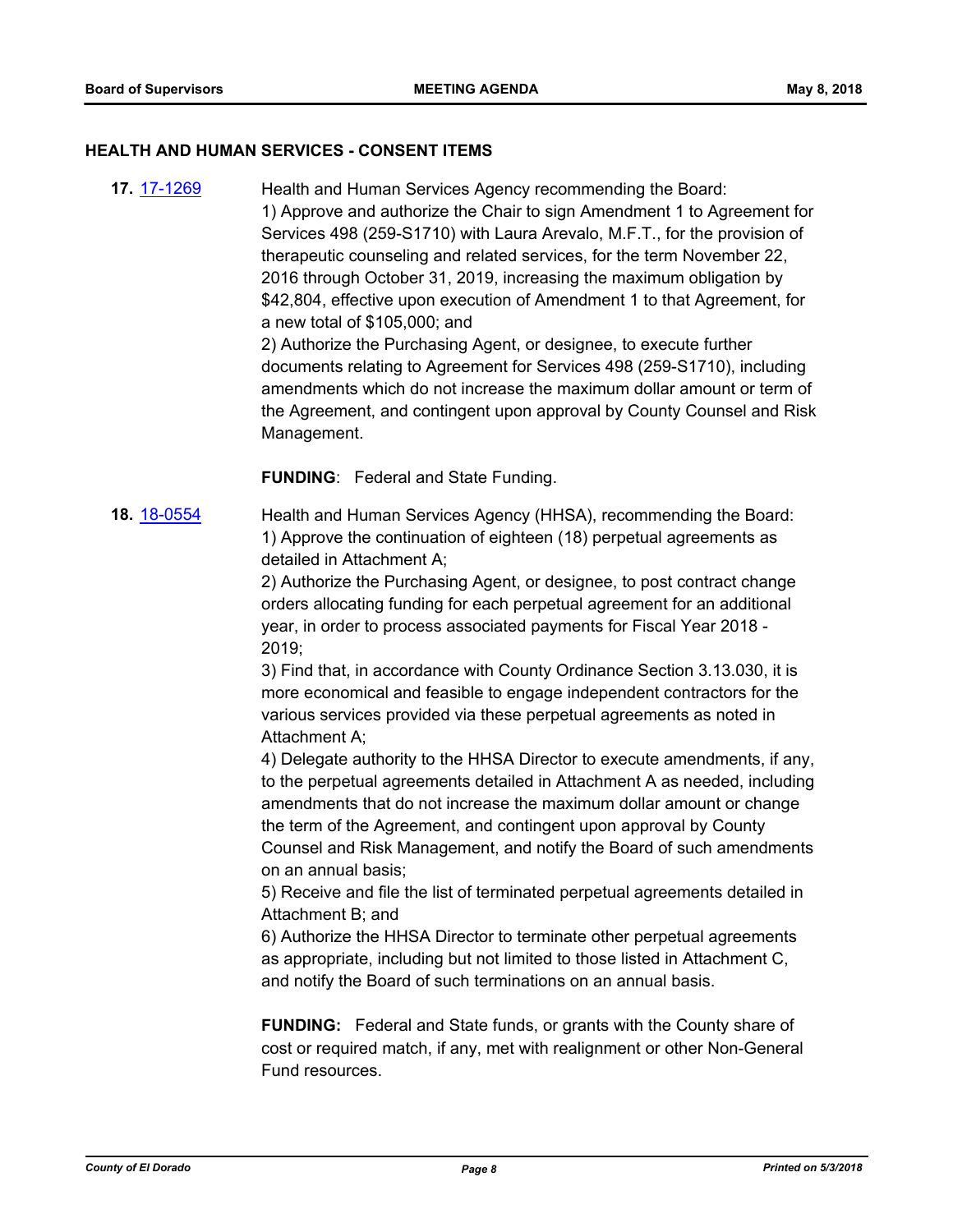**19.** [18-0600](http://eldorado.legistar.com/gateway.aspx?m=l&id=/matter.aspx?key=23945) Health and Human Services Agency recommending the Board approve and authorize the Chair to sign a Proclamation recognizing May 2018 as "Skin Cancer Awareness Month" in El Dorado County.

#### **FUNDING:** N/A

**20.** [18-0612](http://eldorado.legistar.com/gateway.aspx?m=l&id=/matter.aspx?key=23957) Health and Human Services Agency, recommending the Board: 1) Adopt and authorize the Chair to sign Resolution **082-2018** delegating authority to the Health and Human Services Agency Director, on behalf of the County, to accept funding and execute all necessary documents required to secure and maintain Revenue Agreements from funding sources or granting agencies, as specified on Attachment A to the Resolution, that will be included in the Proposed Fiscal Year 2018-19 Budget, or as previously approved individually by the Board, in order to provide needed revenue for the operation of Health and Human Services Agency programs, and contingent upon approval by County Counsel and Risk Management, as applicable; and

2) Delegate authority to the Health and Human Services Agency Director to execute, on behalf of the County, additional documents related to those funding/revenue agreements, grants and allocations, that do not increase net County cost, and any amendments thereto, and contingent upon approval by County Counsel and Risk Management, as applicable; and 3) Approve and authorize the Health and Human Services Agency Director, Assistant Director of Administration and Finance, or Chief Fiscal Officer to execute any required fiscal and programmatic reports for said funding agreements and allocations.

**FUNDING:** Federal, State, Local, and City Funding sources.

**21.** [18-0615](http://eldorado.legistar.com/gateway.aspx?m=l&id=/matter.aspx?key=23960) Health and Human Services Agency recommending the Board adopt and authorize the Chair to sign Resolution **083-2018**, thereby approving the Department's request to receive Criminal Offender Record Information pursuant to California Penal Code §11105(b)(11) and §13300(b)(11).

#### **FUNDING:** General Fund.

**22.** [18-0626](http://eldorado.legistar.com/gateway.aspx?m=l&id=/matter.aspx?key=23971) Health and Human Services Agency recommending the Board adopt and authorize the Chair to sign a Proclamation recognizing May 2018 as "Foster Care Month" in the County of El Dorado.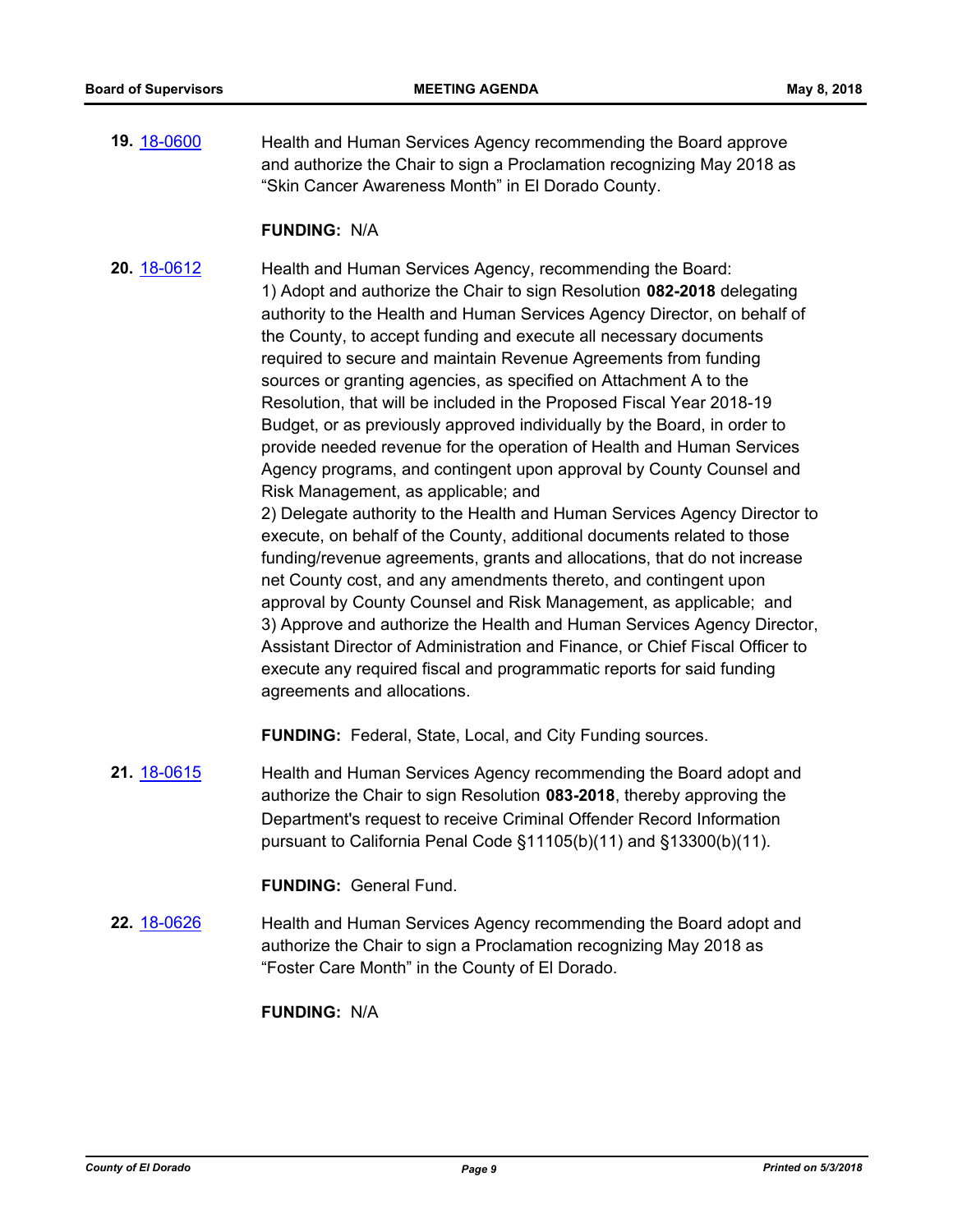#### **LAND USE AND DEVELOPMENT - CONSENT ITEMS**

**23.** [18-0637](http://eldorado.legistar.com/gateway.aspx?m=l&id=/matter.aspx?key=23982) El Dorado County Air Quality Management District (District) recommending the Board, acting as the Air Quality Management Board of Directors, adopt and authorize the Chair to sign Resolution **084-2018**  authorizing Air Pollution Control Officer (APCO) to: 1) Execute Memorandum of Understanding (MOU) with the California Air Pollution Control Officers Association (CAPCOA) accepting initial Fiscal Year 2017-18 funding from the California Air Resources Board (CARB) in the amount of \$375,000 for the implementation of a Woodsmoke Reduction Pilot Program; 2) Execute Memorandum of Understanding with Placer County Air Pollution Control District to assist with program implementation in Placer County; 3) Execute agreements with participating contractors that install woodstoves to ensure old woodstoves are rendered inoperable and instruct residents on proper operation of new woodstove, pending approval from County Counsel and Risk Management; 4) Implement and expend the funds in accordance with the District/CAPCOA MOU; and 5) Execute any future grant or funding agreements with CAPCOA and other

necessary actions to receive additional funding to support the implementation of the Woodsmoke Reduction Program through the statutory term of the program.

**FUNDING:** Funding authorized by Senate Bill 1613 from the California Air Resources Board.

**24.** [18-0684](http://eldorado.legistar.com/gateway.aspx?m=l&id=/matter.aspx?key=24029) El Dorado County Air Quality Management District (District) recommending the Board, acting as the Air Quality Management District Board of Directors, authorize the Chair to: 1) Execute Amendment II of Tahoe Regional Planning Agency (TRPA) Contract 14C0003, providing an additional \$20,000 in funding for the District's Chimney Smoke Reduction Incentive Program for residents removing or replacing non-EPA certified wood-burning devices in the Tahoe Basin and extending the performance period through June 30, 2020, or upon the depletion of TRPA funds; and 2) Implement and expend the funds in accordance with the Chimney Smoke Reduction Incentive Program.

**FUNDING:** Funding from the Tahoe Regional Planning Agency.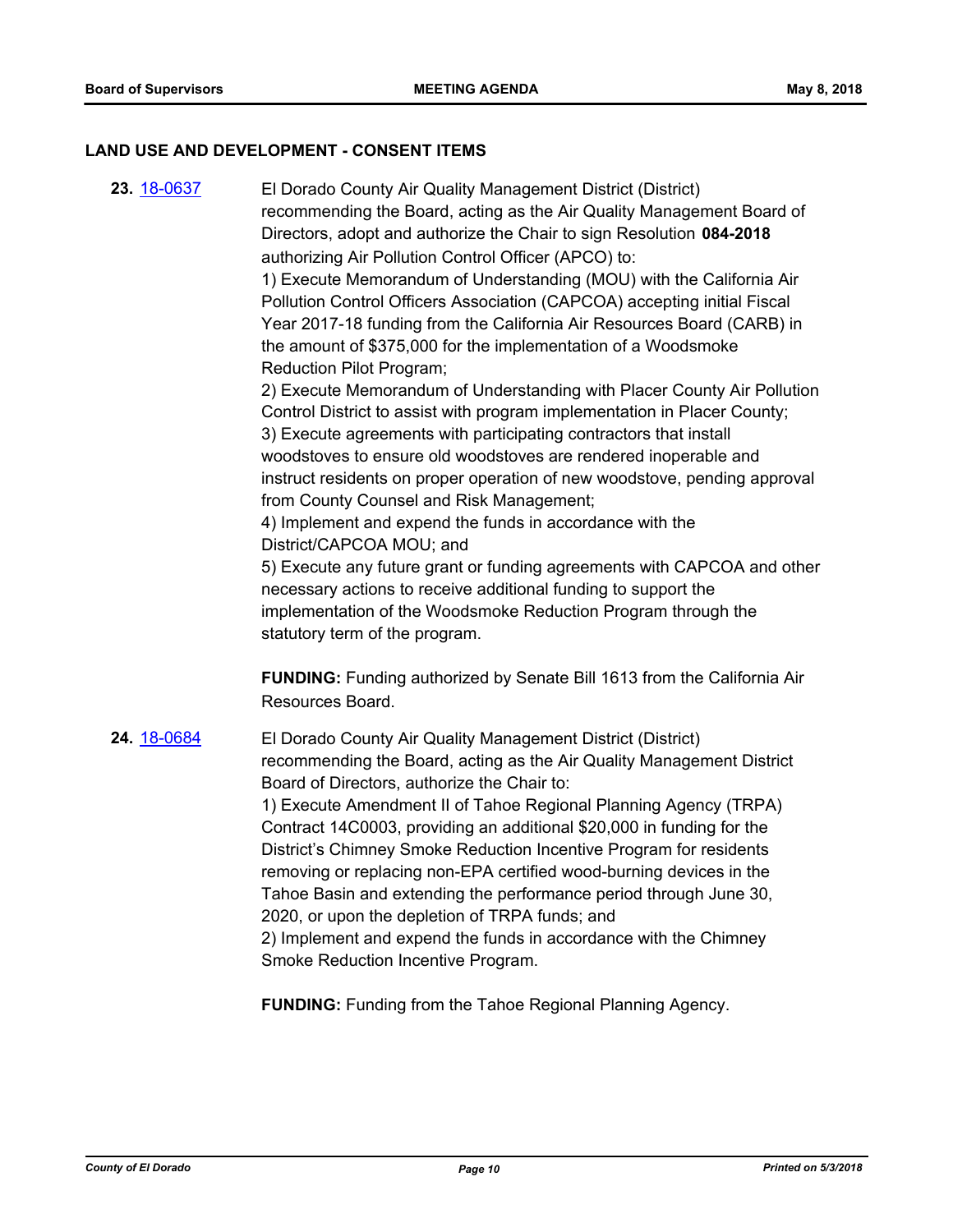| 25. 18-0419        | Community Development Services, Department of Transportation,<br>recommending the Board adopt and authorize the Chair to sign Resolution<br>065-2018 authorizing the Director of Transportation, or designee, to<br>execute regulatory documents for improvements, maintenance, and<br>operations of Capital Improvement Program projects and public facilities.                                                                                                                                                             |
|--------------------|------------------------------------------------------------------------------------------------------------------------------------------------------------------------------------------------------------------------------------------------------------------------------------------------------------------------------------------------------------------------------------------------------------------------------------------------------------------------------------------------------------------------------|
|                    | <b>FUNDING: N/A</b>                                                                                                                                                                                                                                                                                                                                                                                                                                                                                                          |
| <b>26.</b> 18-0522 | Community Development Services, Department of Transportation,<br>recommending the Board take the following actions related to the Green<br>Valley Road at Indian Creek - Bridge Replacement Project, CIP 77127 and<br>Green Valley Road at Mound Springs Creek - Bridge Replacement<br>Project, CIP 77136:<br>1) Adopt the California Environmental Quality Act Initial Study/Mitigated<br>Negative Declaration; and<br>2) Approve the projects as described in the California Environmental<br><b>Quality Act Document.</b> |
|                    | <b>FUNDING:</b> Each Project is funded by Highway Bridge Program (64%),<br>Regional Surface Transportation Program (9%), Traffic Impact Mitigation<br>Fees - Zones 1-7 (8%), and Pacific Gas & Electric Utility Agency (19%).<br>(Federal Funds)                                                                                                                                                                                                                                                                             |
| 27. 18-0653        | Community Development Services, Department of Transportation,<br>recommending the Board consider the following pertaining to the<br>Cosumnes Mine Road & Bridge Storm Damage Repairs Project, Contract<br>PW 18-31209, CIP 78700/78701/78712, Contract 2719:<br>1) Approve and adopt the Plans and Contract Documents and authorize<br>the Chair to sign the Plans; and<br>2) Authorize advertisement for construction bids.                                                                                                 |
|                    | FUNDING: Local and State discretionary funding initially (100%), with<br>Department of Transportation staff working with the Federal Emergency<br>Management Agency and the California Office of Emergency Services to<br>obtain reimbursement. (Local, State, and Federal)                                                                                                                                                                                                                                                  |
| 28. 18-0705        | Community Development Services, Department of Transportation,<br>recommending the Board approve Agreement for Services 2953 with<br>Economic & Planning Systems, Inc. of Sacramento, in the not-to-exceed<br>amount of \$192,446, for the completion of the Missouri Flat Area Master<br>Circulation and Funding Plan Phase II Study, for a three-year period with an<br>effective date of May 8, 2018, expiring on May 8, 2021, subject to review<br>and approval by County Counsel and Risk Management.                    |
|                    | <b>FUNDING:</b> Missouri Flat Area Master Circulation and Funding Plan<br>Funds. (100%)                                                                                                                                                                                                                                                                                                                                                                                                                                      |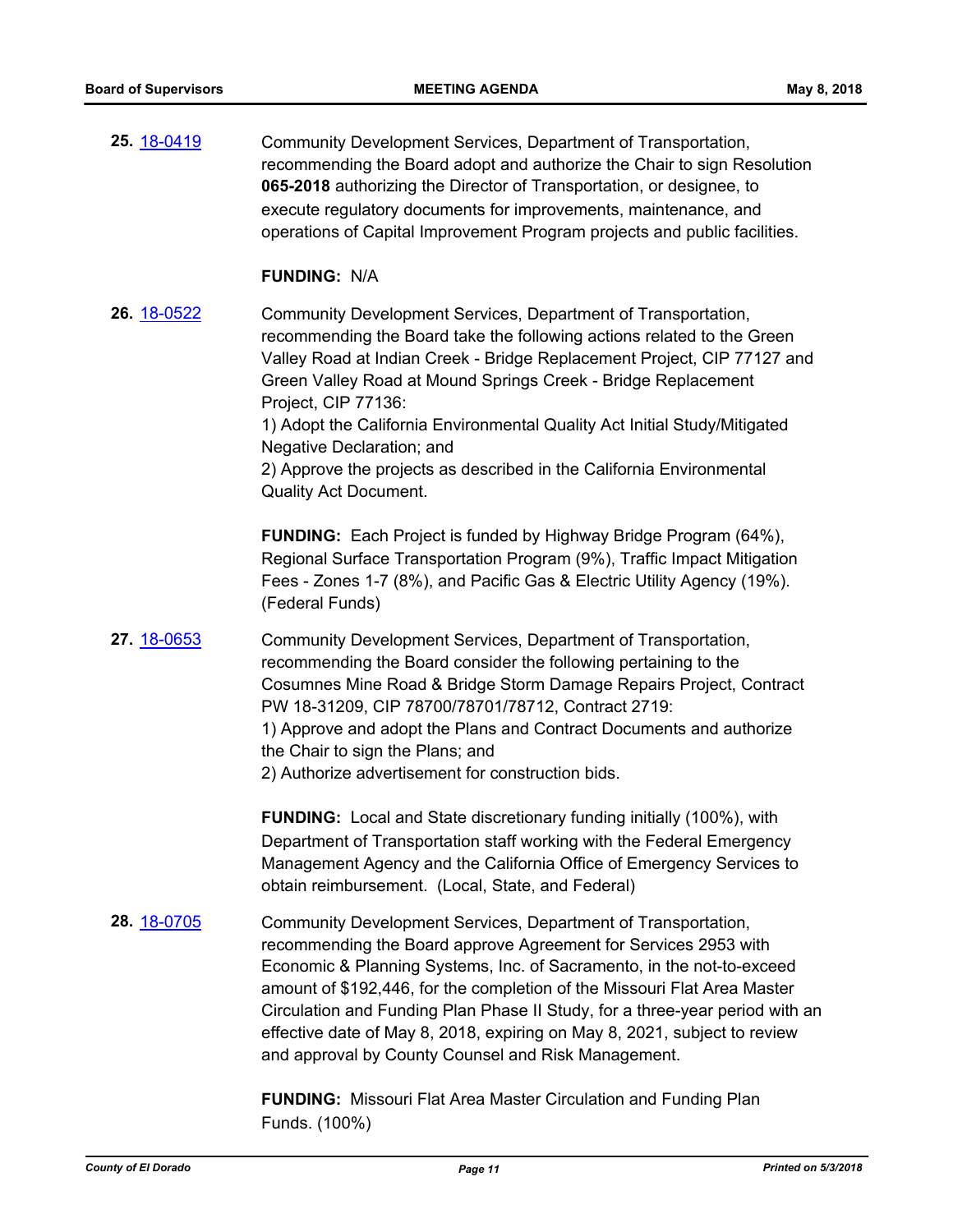| 29. 18-0571 | Community Development Services, Department of Transportation,<br>recommending the Board take the following actions pertaining to the Sly<br>Park Road at Clear Creek Crossing - Bridge Replacement Project, PW<br>11-30579, CIP 77115, Contract 2775:<br>1) Approve an increase to the 2017 CIP for the SIy Park Road at Clear<br>Creek Crossing - Bridge Replacement Project, with the increase coming<br>from Federal and State funding;<br>2) Award the Construction Contract to Granite Construction Company who<br>submitted the lowest responsive, responsible bid of \$3,629,725.00,<br>pending no bid protests are received prior to the Board meeting;<br>3) Approve and authorize the Chair to sign the Construction Contract,<br>subject to review and approval by County Counsel and Risk Management;<br>and<br>4) Authorize the Director of Transportation to sign an Escrow Agreement, if<br>requested by the Contractor and in accordance with Public Contract Code<br>Section 22300, for the purpose of holding Contract retention funds. |
|-------------|-----------------------------------------------------------------------------------------------------------------------------------------------------------------------------------------------------------------------------------------------------------------------------------------------------------------------------------------------------------------------------------------------------------------------------------------------------------------------------------------------------------------------------------------------------------------------------------------------------------------------------------------------------------------------------------------------------------------------------------------------------------------------------------------------------------------------------------------------------------------------------------------------------------------------------------------------------------------------------------------------------------------------------------------------------------|
|             | <b>FUNDING:</b> Highway Bridge Program (HBP) (86%), Regional Surface<br>Transportation Program (RSTP) Funds - Exchange and Match (1%), Traffic<br>Impact Mitigation Fees - Zones 1-7 and West Slope (12%), and Road<br>Fund (<1%). (Federal, State, and Local Funds)                                                                                                                                                                                                                                                                                                                                                                                                                                                                                                                                                                                                                                                                                                                                                                                      |
| 30. 18-0422 | <b>Community Development Services, Environmental Management</b><br>Department, recommending the Board approve Final Passage (Second<br>Reading) of Ordinance 5083 amending in its entirety Chapter 8.76,<br>Ordinance 4629, of the El Dorado County Ordinance Code pertaining to<br>bear-proof garbage can requirements. (Cont. 4/24/18, Item 32))                                                                                                                                                                                                                                                                                                                                                                                                                                                                                                                                                                                                                                                                                                        |
|             | FUNDING: County Service Area 10, Zone C Litter Abatement.                                                                                                                                                                                                                                                                                                                                                                                                                                                                                                                                                                                                                                                                                                                                                                                                                                                                                                                                                                                                 |
| 31. 18-0545 | Community Development Services, Planning and Building Department,<br>recommending the Board take the following action on the Consultant<br>Contract for the Tilden Park project, funded entirely with development<br>applicant funding (General Plan Amendment A08-0015/Rezone<br>Z08-0039/Planned Development PD08-0025/Tentative Map TM08-1485)<br>approve and authorize the Chair to sign Amendment 1 to the Agreement<br>for Services 365-S1510 with Analytical Environmental Services increasing<br>the funding amount by \$6,080.00 for a new total not-to-exceed amount of<br>\$39,630.00 and extending the term an additional three years upon final<br>execution, for the preparation of a Focused Environmental Impact Report<br>for project.                                                                                                                                                                                                                                                                                                   |

**FUNDING:** Project Applicant (100%).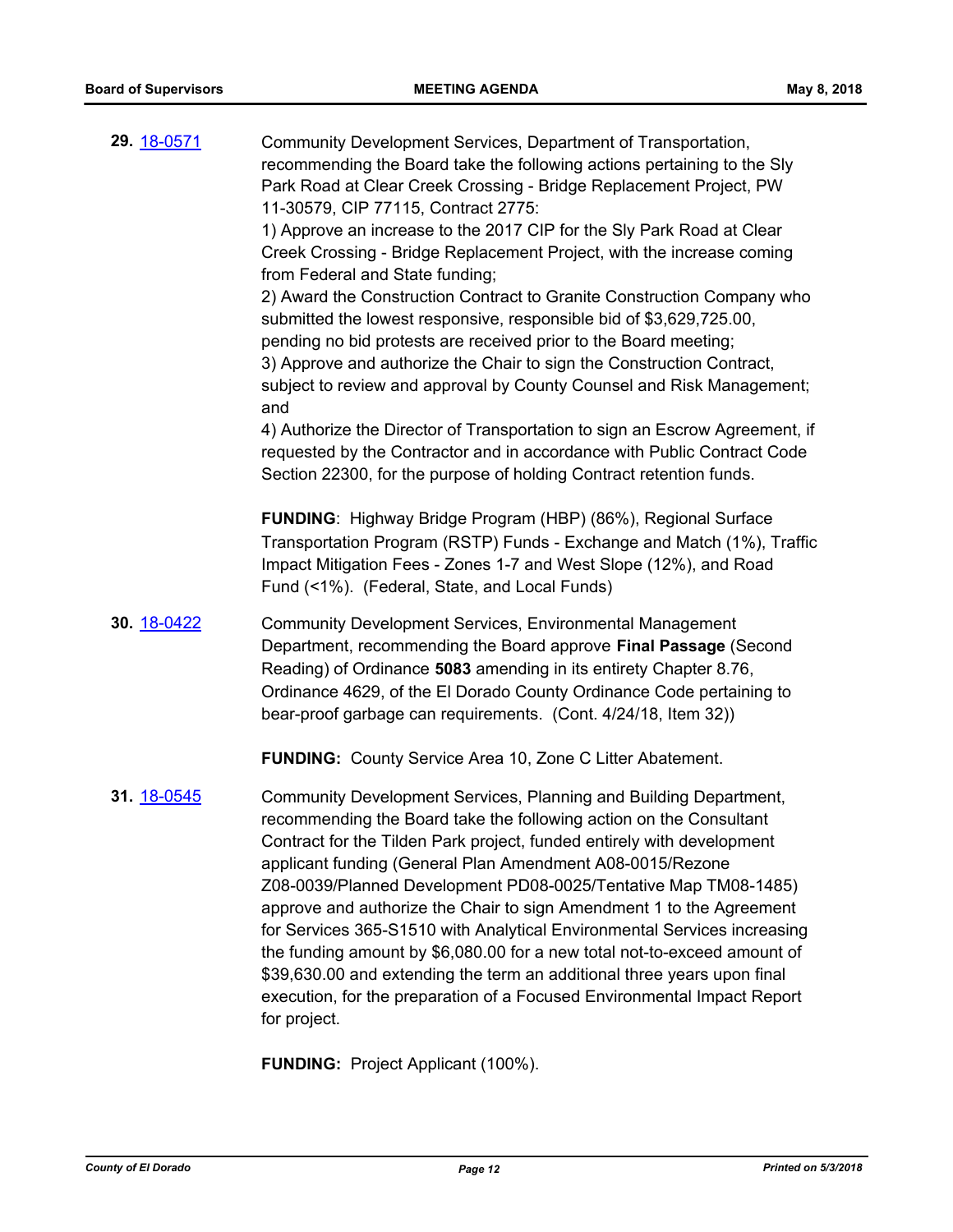| 32. 18-0594 | Community Development Services, Planning and Building Department,<br>recommending the Board approve the following:<br>1) Award Request for Proposal 18-918-018 for the provision of services for<br>On-Call Financial Impact Analysis and Public Facilities Financing Plan<br>peer review and preparation to three successful proposers:<br>a) Goodwin Consulting Group, of Sacramento, California;<br>b) Willdan, of Oakland, California; and<br>c) David Taussig & Associates, Inc., of San Jose, California;<br>2) Authorize the Planning and Building Department to negotiate<br>Agreements for Service with the three aforementioned businesses, each<br>with a term of three years and a not-to-exceed amount of \$65,000; and<br>3) Authorize the Purchasing Agent to execute said Agreements, contingent<br>upon County Counsel and Risk Management's review and approval,<br>including minor revisions as required. |
|-------------|------------------------------------------------------------------------------------------------------------------------------------------------------------------------------------------------------------------------------------------------------------------------------------------------------------------------------------------------------------------------------------------------------------------------------------------------------------------------------------------------------------------------------------------------------------------------------------------------------------------------------------------------------------------------------------------------------------------------------------------------------------------------------------------------------------------------------------------------------------------------------------------------------------------------------|
|             | <b>FUNDING:</b> Project Applicant Time and Materials Funding.                                                                                                                                                                                                                                                                                                                                                                                                                                                                                                                                                                                                                                                                                                                                                                                                                                                                |
| 33. 18-0652 | Surveyor's Office recommending the Board adopt and authorize the Chair<br>to sign Resolution 085-2018 for Abandonment of Easement 18-002 to<br>abandon a sanitary sewer easement on Lot A of "Amended Plat of:<br>Francisco Oaks", recorded at Book I of Subdivisions at Page 149,<br>identified as Assessor's Parcel 124-140-33.                                                                                                                                                                                                                                                                                                                                                                                                                                                                                                                                                                                            |
| 34. 18-0690 | Surveyor's Office recommending the Board adopt and authorize the Chair<br>to sign Resolution 087-2018 for Abandonment of Easement 18-005 to<br>abandon the portion of the public utility easement on Lot 7 of "Tahoe<br>Paradise Unit No. 18", recorded at Book C of Subdivisions at Page 50,<br>identified as Assessor's Parcel 034-402-13.                                                                                                                                                                                                                                                                                                                                                                                                                                                                                                                                                                                 |
| 35. 18-0698 | Surveyor's Office recommending the Board adopt and authorize the Chair<br>to sign Resolution 088-2018 for Abandonment of Easement 18-008 to<br>abandon an Air and Light easement on Lot 131 of "Tahoe Paradise Unit<br>No. 53", recorded at Book D of Subdivisions at Page 82, identified as<br>Assessor's Parcel 035-246-10.                                                                                                                                                                                                                                                                                                                                                                                                                                                                                                                                                                                                |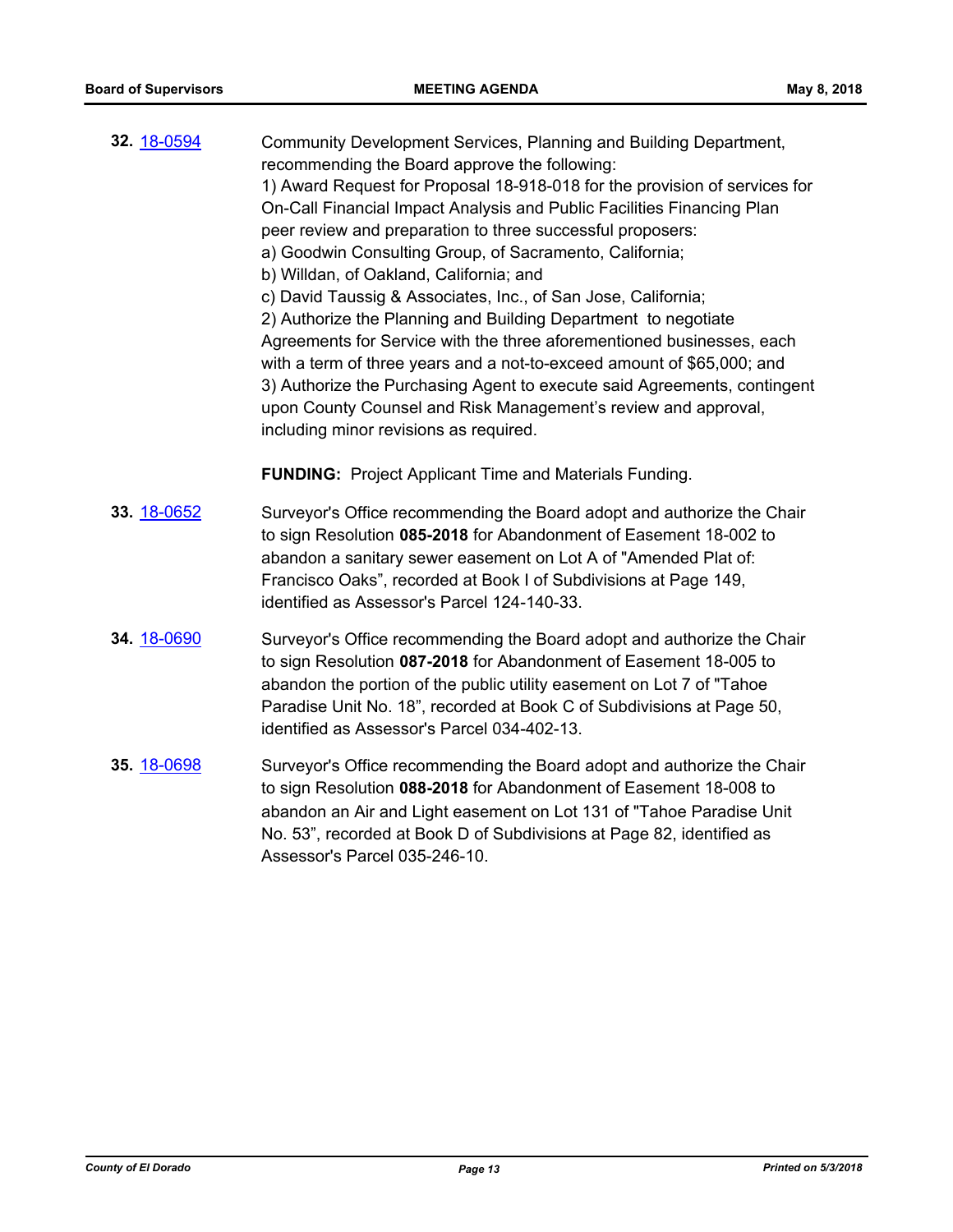#### **LAW AND JUSTICE - CONSENT ITEMS**

**36.** [18-0722](http://eldorado.legistar.com/gateway.aspx?m=l&id=/matter.aspx?key=24068) District Attorney recommending the Board approve and authorize the Purchasing Agent to execute Amendment III to Agreement 521-S1710 with Capitol Tech Solutions, extending the term by three months to cover the period of May 15, 2017 through August 14, 2018, with no increase in compensation.

> **FUNDING:** California Office of Emergency Services Victim/Witness Assistance Program Fund and Department of Justice Asset Forfeiture Funds.

**37.** [18-0092](http://eldorado.legistar.com/gateway.aspx?m=l&id=/matter.aspx?key=23433) Probation Department recommending the Board adopt Resolution **079-2018** authorizing the implementation of the Probation Department's Adult and Juvenile Incentives Program.

**FUNDING:** 100% General Fund.

**38.** [18-0631](http://eldorado.legistar.com/gateway.aspx?m=l&id=/matter.aspx?key=23976) Sheriff's Office recommending the Board approve and authorize the continuation of the perpetual agreement with NEC Corporation, Agreement 184-O1410 (#360), for maintenance of a Latent Finger Print Reader, for August 5, 2018 through August 4, 2019, in the amount of \$4,299.

**FUNDING:** General Fund.

**39.** [18-0544](http://eldorado.legistar.com/gateway.aspx?m=l&id=/matter.aspx?key=23889) Sheriff's Office recommending the Board:

1) Authorize the addition of one new Chevy Tahoe for Patrol to the Sheriff's Office Fiscal Year 2017/18 fixed asset list at an approximate cost of \$45,000;

2) Authorize the addition of one new ADA compliant van for the Transportation Unit to the Sheriff's Office Fiscal Year 2017/18 fixed asset list at an approximate cost of \$60,000; and

3) Approve budget transfer increasing revenues and appropriations in the Fiscal Year 2017/18 Sheriff's Office Budget and in the Fleet Services budget by \$105,000 each, drawing down funds from the Supplemental Law Enforcement Services Account - Jail and Front Line, to purchase the Chevy Tahoe and ADA compliant van. (4/5 vote required)

**FUNDING:** Supplemental Law Enforcement Services Account - Jail and Frontline.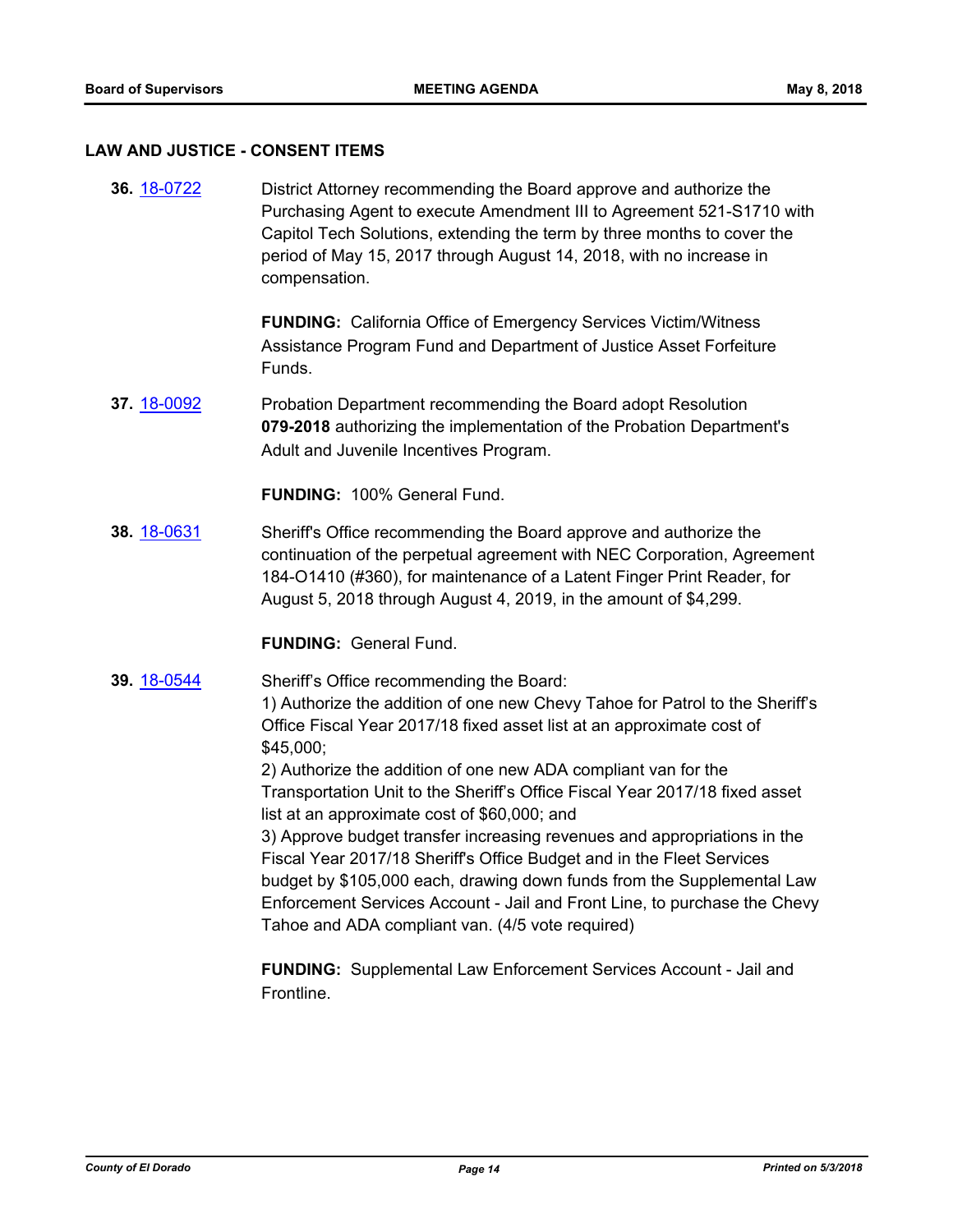**40.** [18-0632](http://eldorado.legistar.com/gateway.aspx?m=l&id=/matter.aspx?key=23977) Sheriff's Office recommending the Board authorize the Chair and the Sheriff to sign Exhibits A & B to the Cooperative Law Enforcement Agreement, 18-LE-11051360-002, between the El Dorado County Sheriff's Office, the United States Department of Agriculture, US Forest Service Eldorado National Forest, and the US Forest Service Lake Tahoe Basin Management Unit in the total amount of \$37,000 to provide funding for the Sheriff's patrol services on national forest system roads within the El Dorado County National Forest and Lake Tahoe Basin Management Unit, as well as funding for Sheriff's Office expenditures associated with the detection of locations and activities related to the illegal production and trafficking of controlled substances during Federal Fiscal Year 2018.

**FUNDING:** United States Forest Service Funding.

**41.** [18-0682](http://eldorado.legistar.com/gateway.aspx?m=l&id=/matter.aspx?key=24027) Sheriff's Office recommending the Board authorize the Chair to sign Amendment II to the Facility Use Agreement 957-O0810 (#1028) with South Tahoe Public Utility District for an additional five-year term from July 1, 2018 to June 30, 2023, for real property known as Building B, including exterior area, located at 1834 Santa Fe Road, Tahoe Paradise, for the Sheriff's Search and Rescue Station, for no cost.

**FUNDING:** No cost.

### **END CONSENT CALENDAR**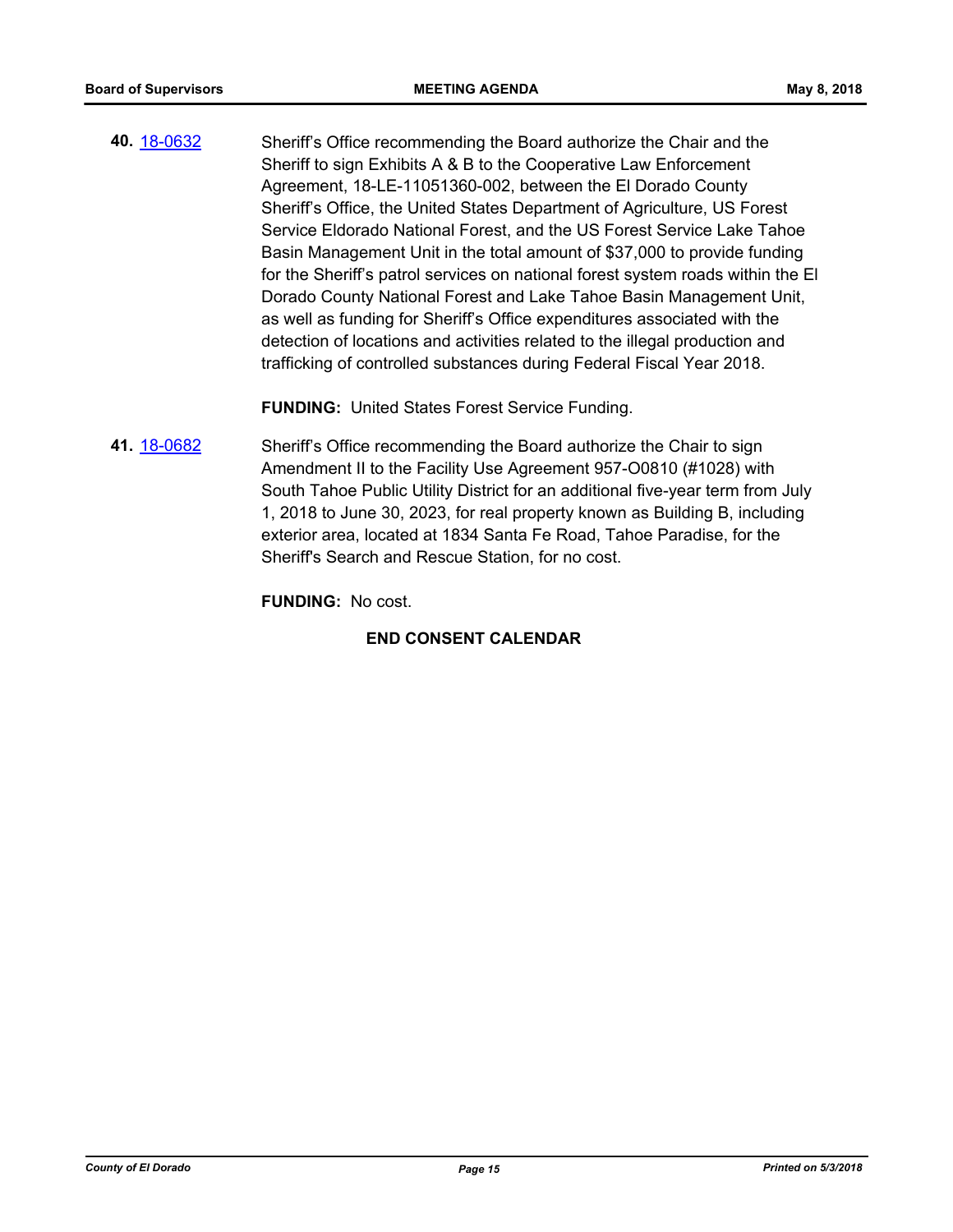#### **DEPARTMENT MATTERS (Items in this category may be called at any time)**

- **42.** [18-0704](http://eldorado.legistar.com/gateway.aspx?m=l&id=/matter.aspx?key=24048) Assessor, Auditor-Controller and Treasurer/Tax Collector recommending the Board receive and file an update relative to the implementation of the Megabyte Property Tax System. (Est. Time: 10 Min.)
- **43.** [18-0266](http://eldorado.legistar.com/gateway.aspx?m=l&id=/matter.aspx?key=23609) Chief Administrative Office, Procurement and Contracts Division, on behalf of Information Technologies, Planning and Building, and Recorder-Clerk recommending the approve and authorize the Purchasing Agent to sign Agreements 2548, 2601, and 2602 with Iron Mountain Information Management, LLC in the combined amount of \$17,000, for the first year, with an effective date retroactive to December 1, 2017 and a one (1) year initial term which shall automatically renew for additional one (1) month terms, for the provision of records and media storage. (Est. Time: 5 Min.)

**FUNDING:** General and Non-General Funds.

**44.** [18-0565](http://eldorado.legistar.com/gateway.aspx?m=l&id=/matter.aspx?key=23910) Chief Administrative Office, Facilities Division, recommending the Board: 1) Approve the 90% complete Plans & Specifications for the Public Safety Facility Main Structure and Site Plan;

> 2) Delegate authority to the Facilities Manager to approve the remaining 10% of the Plans & Specifications for the same in advance of their construction; and

3) Receive and file an update regarding the Public Safety Facility. (Est. Time: 15 Min.)

**FUNDING:** United States Department of Agriculture Loan. (General Fund)

#### **10:00 A.M. - TIME ALLOCATION**

**45.** [18-0601](http://eldorado.legistar.com/gateway.aspx?m=l&id=/matter.aspx?key=23946) Health and Human Services Agency recommending the Board receive and file the 2017 Mental Health Commission Annual Report. (Est. Time: 15 Min.)

#### **FUNDING:** N/A

**46.** [18-0602](http://eldorado.legistar.com/gateway.aspx?m=l&id=/matter.aspx?key=23947) Health and Human Services Agency recommending the Board approve and authorize the Chair to sign a Proclamation recognizing May 2018 as "Mental Health Month" in El Dorado County. (Est. Time: 15 Min.)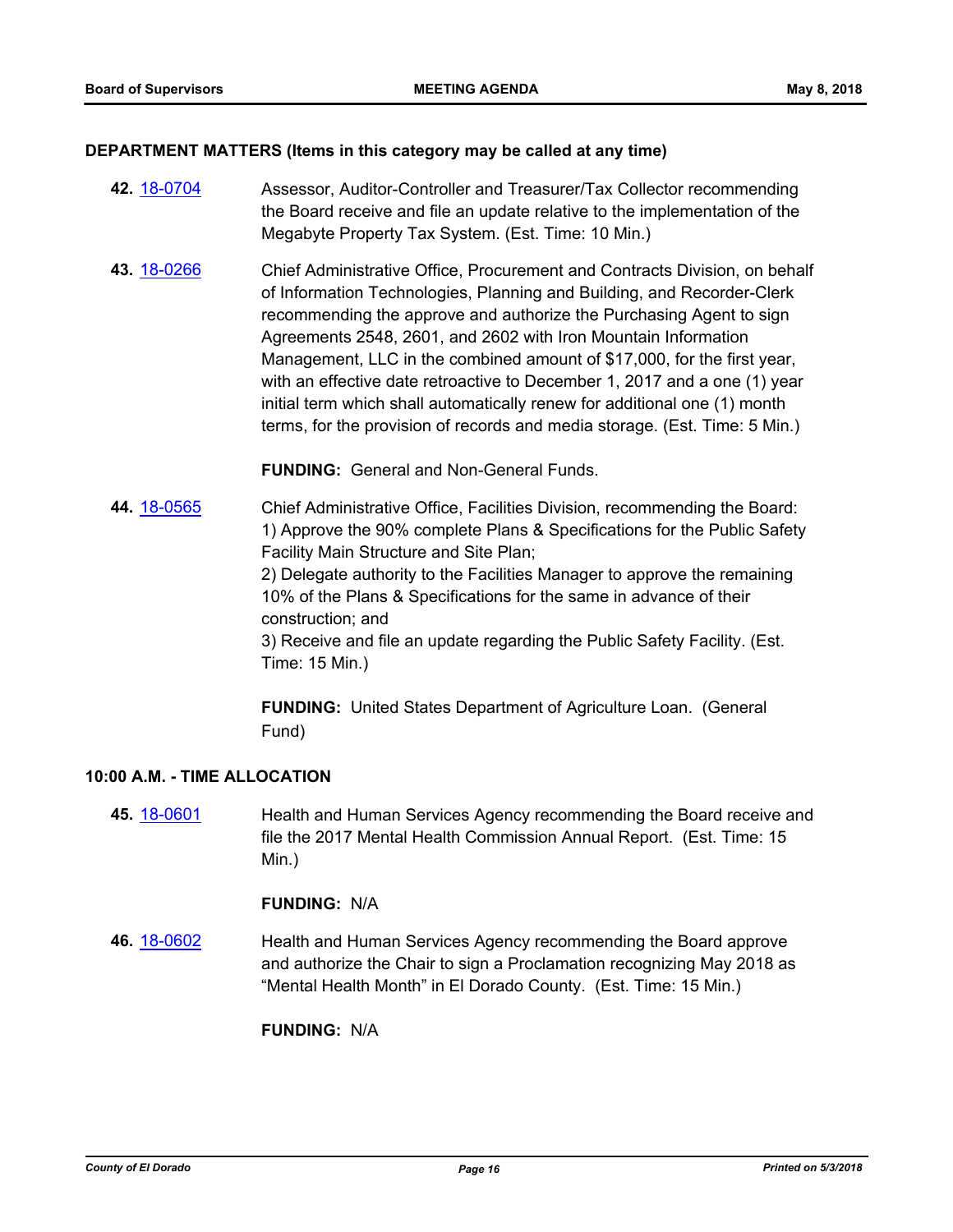**47.** [18-0456](http://eldorado.legistar.com/gateway.aspx?m=l&id=/matter.aspx?key=23801) Supervisor Ranalli recommending Board receive presentation provided by Cindy Nelson, Local Government Liaison with the California Public Utilities Commission (CPUC), containing an overview of the CPUC and Ms. Nelson's role as a point of contact for local government officials. (Est. Time: 20 Min.)

#### **11:00 A.M. - TIME ALLOCATION**

**48.** [18-0484](http://eldorado.legistar.com/gateway.aspx?m=l&id=/matter.aspx?key=23829) Department of Agriculture recommending the Board receive a presentation by the University of California Cooperative Extension, Central Sierra of an overview of the Programs and their accomplishments in the Lake Tahoe Basin Area as well as goals for the basin area. (Est. Time: 15 Min.)

### **11:30 A.M. - TIME ALLOCATION**

**49.** [18-0291](http://eldorado.legistar.com/gateway.aspx?m=l&id=/matter.aspx?key=23634) Supervisor Novasel recommending the Board join in the annual Great Bike Ride, May 8, 2018, at 11:30 a.m. on the El Dorado Trail, meeting first at the County offices between Buildings A and B, 330 Fair Lane, Placerville as part of National Bike Month, Million Mile May, Clean Air Month, and Bike to Work Day. (Est. Time: 1.5 Hr.)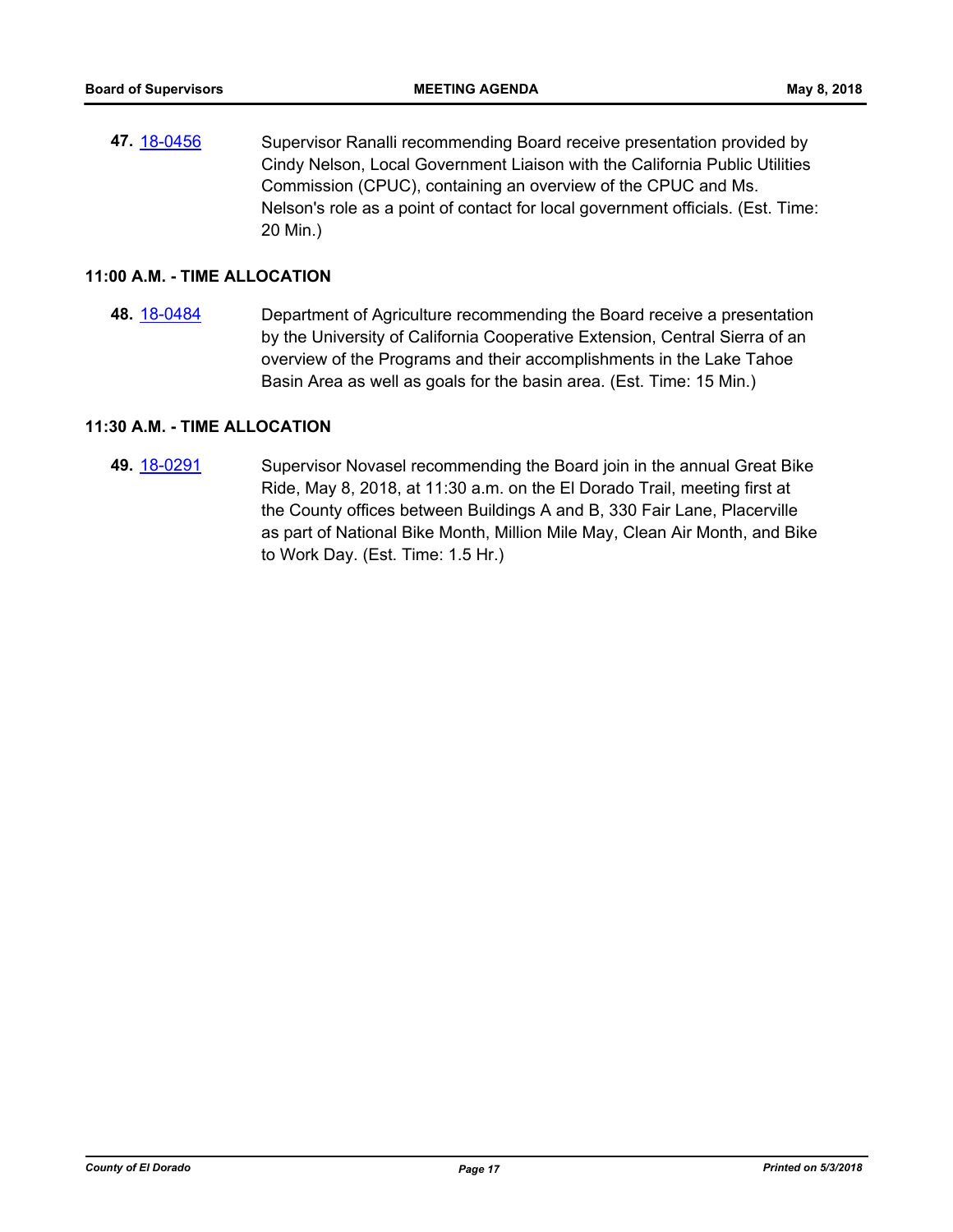#### **2:00 P.M. - TIME ALLOCATION**

**50.** [18-0561](http://eldorado.legistar.com/gateway.aspx?m=l&id=/matter.aspx?key=23906) HEARING - Community Development Services, Planning and Building Department, recommending the Board consider Williamson Act Contract WAC17-0002/Rombauer Vineyards establishing a Williamson Act Contract (Agricultural Preserve) on property identified by Assessor's Parcel Number 046-071-27, consisting of 217.68 acres in the Somerset area, submitted by Rombauer Vineyards, Inc., and take the following actions:

> 1) Find that the project is Categorically Exempt from the California Environmental Quality Act pursuant to Section 15317;

2) Approve Williamson Act Contract WAC17-0002 establishing a new Agricultural Preserve of approximately 217.68 acres in size, based on the Findings (Attachment D);

3) Approve and authorize the Chair to sign said Williamson Act Contract (Attachment B); and

4) Adopt and authorize the Chair to sign Resolution **075-2018** establishing an Agricultural Preserve for said Williamson Act Contract (Attachment A). (Supervisorial District 2) (Est. Time: 15 Min.)

#### **FUNDING:** N/A

**51.** [18-0457](http://eldorado.legistar.com/gateway.aspx?m=l&id=/matter.aspx?key=23802) HEARING - Community Development Services, Department of Transportation, recommending the Board consider the following regarding the formation of the Diamond Springs and El Dorado Underground Utility District:

> 1) Conduct a public hearing to consider adoption of Resolution **081-2018**  to form the Diamond Springs and El Dorado Underground Utility District; 2) Direct the Director of Transportation, or designee, to sign all Pacific Gas & Electric Company application documents necessary to initiate work under the Rule 20A Program upon the identification of a specific overhead to underground conversion project within the Underground Utility District; and

3) Direct the Director of Transportation, or designee, to sign all related notices to Pacific Bell Telephone Company dba AT&T California upon identification of a specific overhead to underground conversion project within the Underground Utility District. (Est. Time: 30 Min.)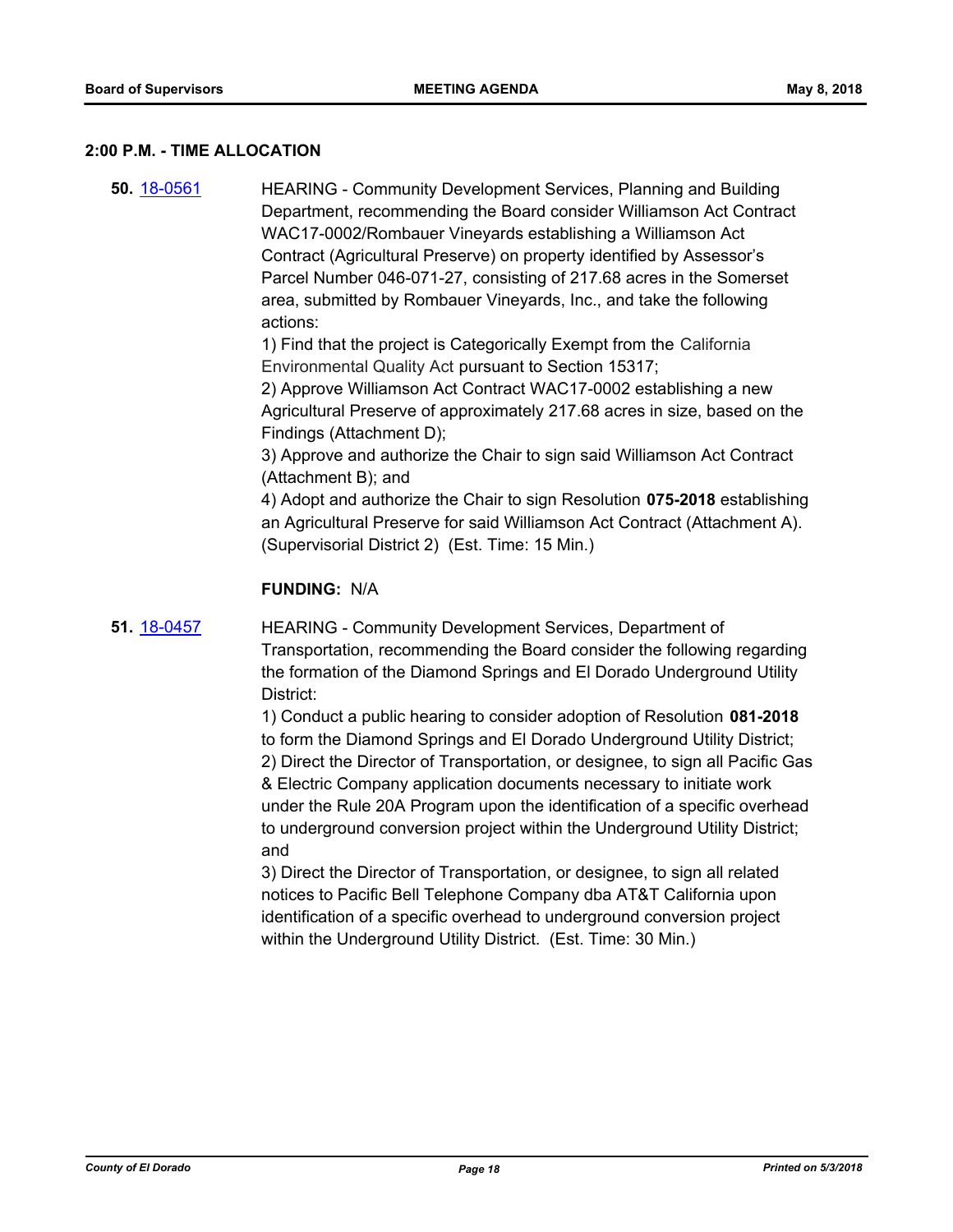**52.** [18-0568](http://eldorado.legistar.com/gateway.aspx?m=l&id=/matter.aspx?key=23913) Community Development Services, Department of Transportation, recommending the Board consider the formation of a new Underground Utility District in the area of Shingle Springs as part of the U.S. 50/Ponderosa Road/South Shingle Road Interchange Improvements Project, CIP 71333, and direct Transportation staff to begin the preliminary work and public outreach necessary for its establishment. (Est. Time: 30 Min.)

> **FUNDING:** Highway 50 Traffic Impact Mitigation Fees (99.88%) and Road Fund (<1%). (Local Funds)

#### **ITEMS TO/FROM SUPERVISORS**

**CAO UPDATE**

**ADJOURNMENT**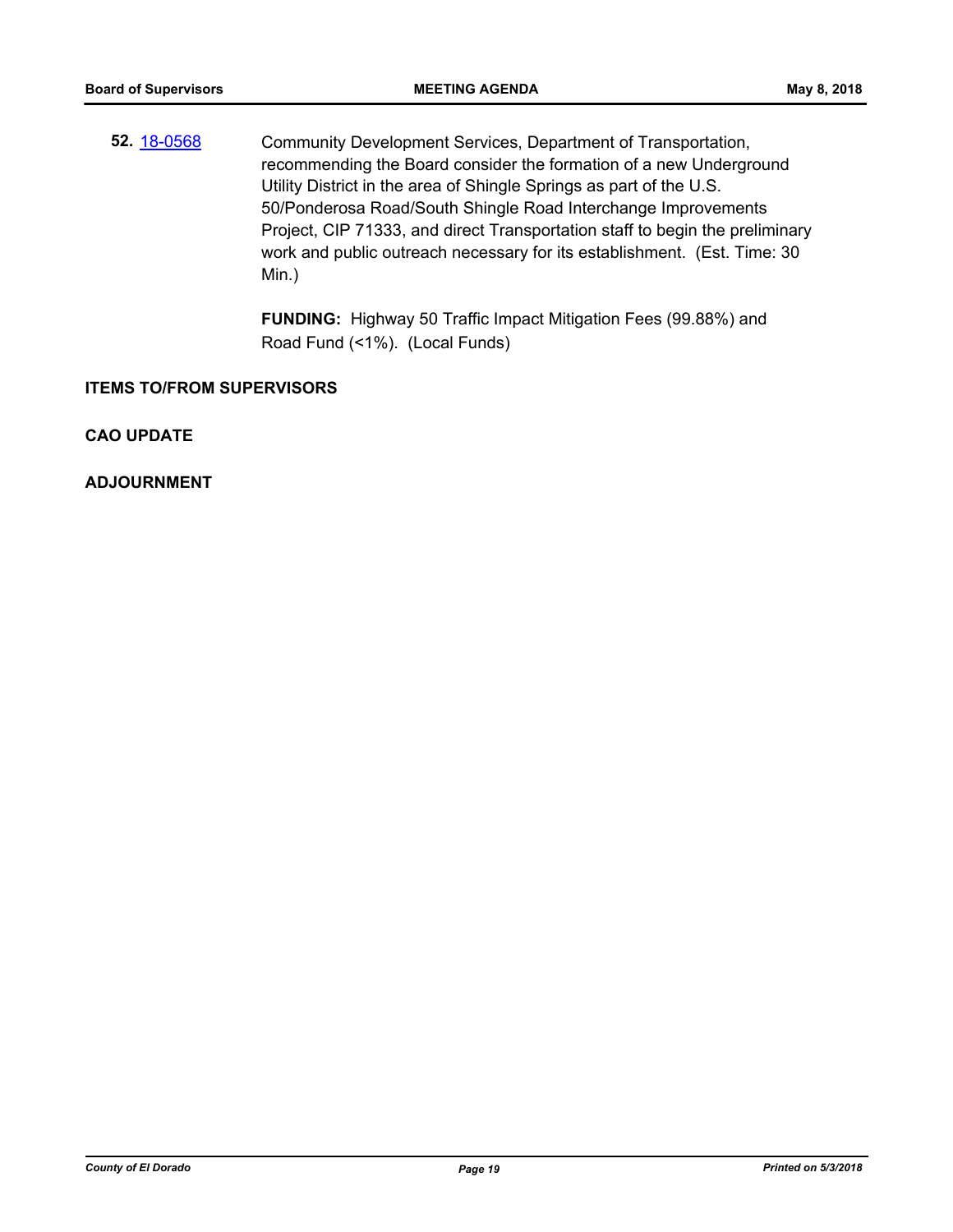#### **CLOSED SESSION**

- **53.** [18-0736](http://eldorado.legistar.com/gateway.aspx?m=l&id=/matter.aspx?key=24083) **Pursuant to Government Code Section 54957.6 Conference with Labor Negotiator**: County Negotiator: Director of Human Resources and/or designee. Employee Organization: El Dorado County Employees Association Local No.1 representing employees in the General, Professional, and Supervisory Bargaining Units; Operating Engineers Local No. 3 representing employees in the Trades & Crafts and Corrections Bargaining Units; El Dorado County Probation Officer's Association; Deputy Sheriffs Association representing employees in the Law Enforcement Unit; El Dorado County Criminal Attorney Association; El Dorado County Deputy County Counsel Association; El Dorado County Managers Association; El Dorado County Law Enforcement Managers Association; and Unrepresented Employees. (Est. Time: 20 Min.) **54.** [18-0742](http://eldorado.legistar.com/gateway.aspx?m=l&id=/matter.aspx?key=24089) **Conference with Legal Counsel - Existing Litigation** pursuant to
	- Government Code section 54956.9(d)(1). Title: Citizens for Sensible Development in El Dorado Hills and Sue Taylor v. County of El Dorado and El Dorado County Board of Supervisors; Spanos Corporation and Tradewinds Lodge Real Parties in Interest (El Dorado County Superior Court Case No. PC20180127) Number of potential cases: (1). (Est. Time: 10 Min.)